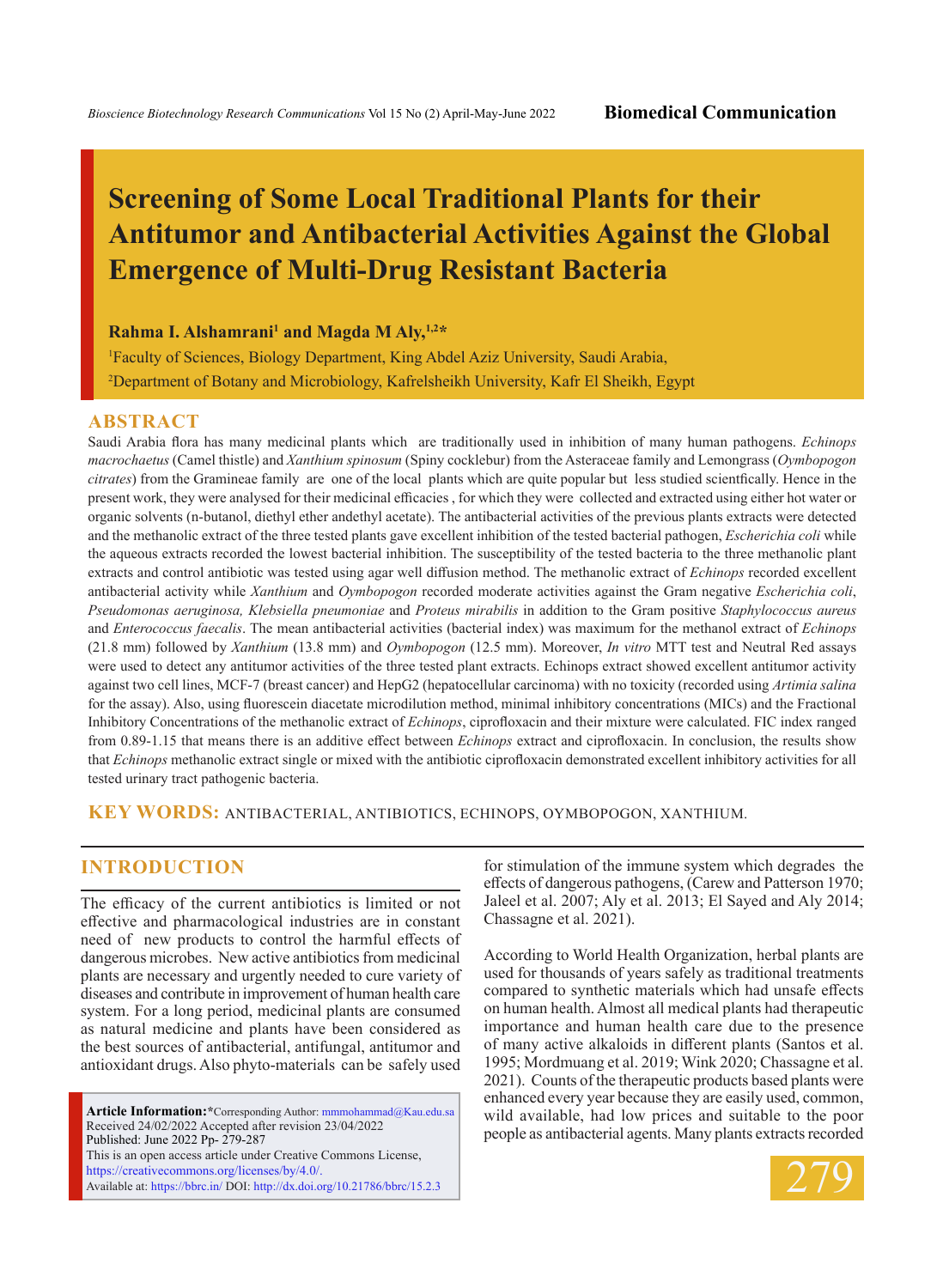excellent antibacterial activities against the multidrug resistant bacteria which cause many dangerous diseases compared to commercial antibacterial agents (Ba-Hamdan et al. 2013; NLM 2020; Chassagne et al. 2021).

Asteraceae is a big family of the flowering plant that had more than 1000 genera and about 30000 species, were described in Africa, Mediterranean area and Asia. Most of them are annuals, perennials, shrubs, or small trees. Genus *Echinops* L, was classified in the sub-class Asteridae, order Asterales and family Asteraceae which had about 130 plant species, found mainly in Southern of Europe and Asia in addition to Central and North of Africa. Plants of the genus *Echinops* characterized an erect perennial herb or shrub with long stem which grow up to 1.2 m with massive root, elliptical segmented leaves and white or bright blue corolla. Out of 120 species of the genus *Echinops*, *E. kebericho*  Mesfin, *E. buhaitensis Mesfin, E. ellenbeckii O. Hoffm, E. kebericho* and *E. longisetus* A. Rich were recorded in few localities in Ethiopia. Eighty two species were recorded in few localities in Europe and 15 species were found in Iraq while in Saudi Arabia, ten species were found. In Saudi Arabia, *Echinops* L. is represented by 10 species: *E. abuzinadianus Chaudhary, E. erinaceus* Kit-Tan, *E. glaberrimus* DC, *E. hystrichoides* Kit-Tan, *E. macrochaetus*  Fresen, *E. mandavillei* Kit-Tan, *E. polyceras* Boiss, *E. sheilae* Kit-Tan, E. viscosus DC., and *E. yemenicus* Kit-Tan. Of these species, *E. abuzinadianus, E. mandavillei*, and *E. sheilae* are endemic to Saudi Arabia (Singh and Kumar 2001; Shukla 3003; Sharma and Borah 2012; Poulakou et al. 2018; Thielmann et al. 2019; Chassagne et al. 2021).

Species of the genus *Echinops* are useful for treating migraine, many heart and respiratory diseases, hemorrhoid, diabetes, and microbial infections of the urinary tracts in addition to dangerous worm's removal. Moreover, the effect of this plant extracts on pathogenic bacteria was poorly studied whereas *E. giganteus* root extract showed inhibitory activities against *S. saprophyticus* and *E. coli*  while the extract of *Echinops ritro* was the most potent extract against three species of the genus Colletotrichum which is a famous fungal pathogen of human. Also, three isolated compounds, 5'-(3-Buten-1-ynyl)-2,2'-bithiophen, R-terthienyl and 2-[pent-1,3-diynyl]-5-[4-hydroxybut-1-ynyl]thiophene were active against *Colletotrichum* sp., *Fusarium oxysporum*, *Phomopsis viticola* and *P. obscurans*  (Desta 1993; Fokialakis et al. 2006, Parekh et al. 2007; Deyno et al. 2021).

The antimicrobial activities may due to the presence of 83 different compounds like sesquiterpenoids and monoterpenoids which were isolated from *E. grijsii, E. ritro, E. kebericho* and *E. ellenbeckii*, monoterpenoids limonene and camphor which were isolated from the volatile oils of *E. ellenbeckii, E. kebericho* and sesquiterpenoid and sesquiterpenoid compounds which were observed in the oil extract of E. kebericho (Hymete et al. 1991; Maurya et al. 2015; Ivana, 2015; Ameya et al. 2016, Deyno et al. 2021).

Previous studies on the *Echinops* genus revealed the presence of diterpenoids, thiophenes, flavonoids, lignans, steroids, sesquiterpenes, and polyacetylenes but the studies on *E. macrochaetus* are limited (Tene et al. 2004; Hymete et al. 2005b; Yadava and Singh 2006; Abdallah et al. 2013; Ibrahim et al. 2016; Zaynab et al. 2018; Zhao et al. 2019; Wu et al. 2020; Chassagne et al. 2021).

Cancer remains one of the most serious illnesses in the world and finding anticancer treatments is still a priority of studies worldwide. In cancer treatment, chemotherapy is the major option but had many limitations while natural products may be used as anticancer agents with minimal side effects and without ethical approval. About 50-60% of cancer patients in USA use plants secondary metabolites in chemotherapy like curcumin, genistein, polyphenols, resveratrol, sulforaphane, isothiocyanates, silymarin, diallyl sulfide lycopene, rosmarinic acid, apigenin from parsley, and gingerol (Nobiliet al. 2009; Ahmed et al. 2013; Wang et al. 2014; Aro et al. 2019; Belcher et al. 2020; Chassagne et al. 2021).

For cancer treatment, two sesquiterpene glycosides I and II from the aerial parts of *Echinops macrochetus* extract were studied against MCF-7, HepG2, and HCT-116 tumor cells using sulforhodamine B assay method and the two Compounds showed potent cytotoxic activities towards all tested cell lines with ICs50 of 2.1, 2.9, and 3.6 µM for product I and 1.9, 3.3, and 2.3 µM, for product II, respectively. Also, the dichloromethane extract of *E. macrochetus* was inhibitor for acetyl cholin esterasey. Similarly, *Echinops giganteus* extract showed antitumor activities and can be used to treat cancer cells (Kuete et al. 2013; Saeed et al. 2015; Zamzami et al. 2019; Chassagne et al. 2021). This study has been aimed to evaluate *in vitro* antibacterial and antitumor activities of some plants, locally collected for evaluation of their synergistic effects along with an antibiotic in urinary tract bacterial inhibition.

# **Material and Methods**

The tested pathogenic bacteria were *Escherichia coli*  ATCC 25922, *Pseudomonas aeruginosa* ATCC 27853, *Klebsiella pneumoniae* (clinical isolate), *Proteus mirabilis*  (clinical isolate), *Staphylococcus aureus* (ATCC 29213) and *Enterococcus faecalis* (clinical isolate). All bacteria were obtained from King Abdulaziz University Hospital, Jeddah, Saudi Arabia and used as test organisms. The bacteria were grown and preserved according to standard guidelines (CDC 2019; Chassagne et al. 2021).

The aerial parts (stalk and leaves) of *Echinops macrochaetus,*  Oymbopogon citrates and *Xanthium spinosum* were collected in May 2020 from various areas of Taif city, Saudi Arabia. The plants were identified by a taxonomist at the Department of Biology, Faculty of Science, KAU, Saudi Arabia, in addition to their morphological features were examined, voucher samples are recorded (Collenette 1999). In sterile plastic bags, the collected plants were preserved at 4◦ C until extracted with hot water, methanol, n-Butanol, Ethyl acetate and Diethyl ether (10 g/100 ml, w/v) for 10 hrs. The solvent was collected, dried and re-dissolved in 2 ml DMSO to detect the antibacterial activities of the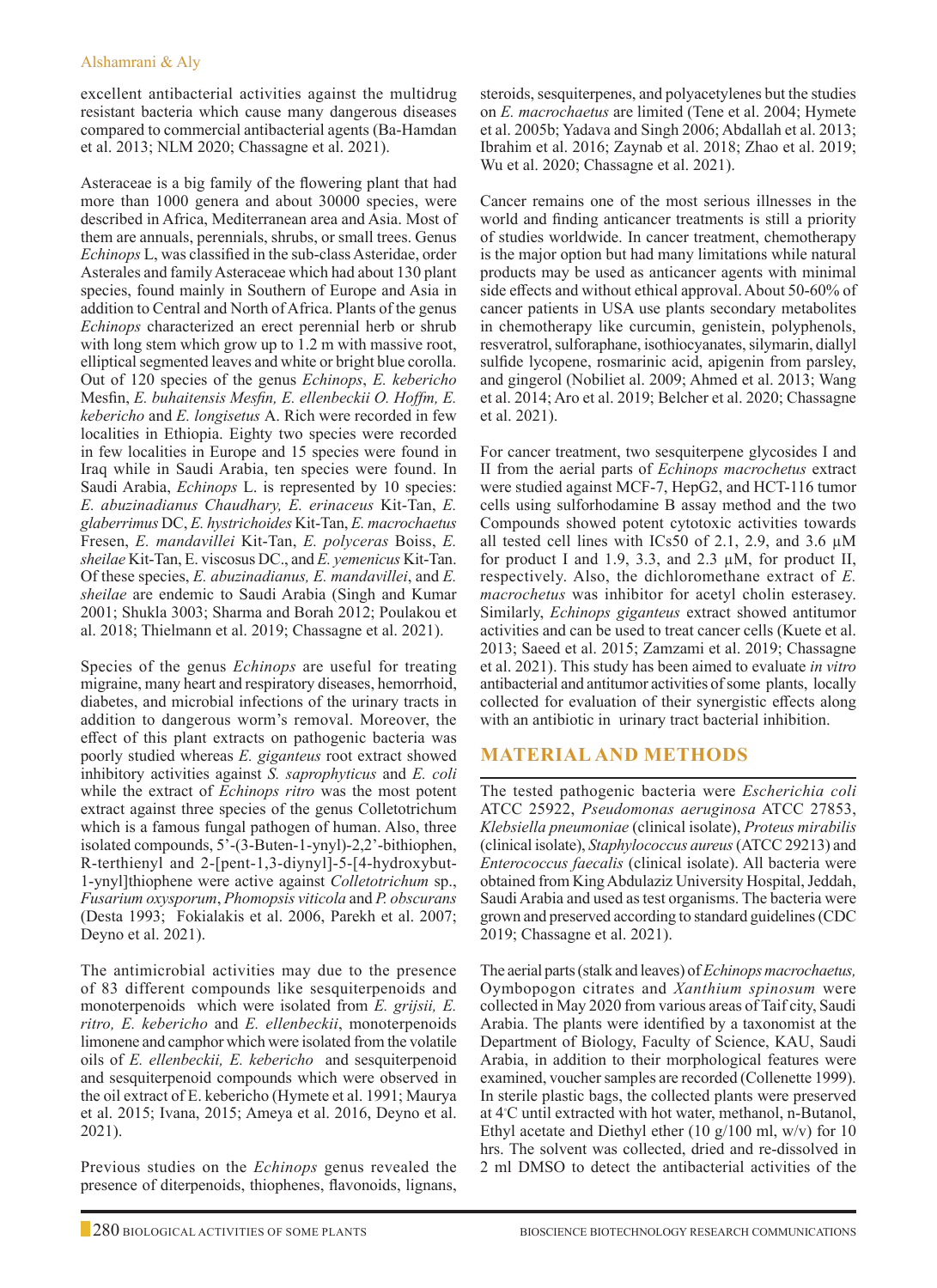obtained extract using Agar well diffusion method (Holder and Boyce 1994; El Sayed and Aly 2014).

Ciprofloxacin (Sigma-Aldrich, St. Louis, Missouri, USA) was used as control antibiotic and the minimal inhibitory concentrations (MICs) of the tested plant extracts or the control antibiotic were recorded for some bacterial pathogens in 96 well ELISA trays, using a colorimetric fluorescein diacetate method (Chand et al. 1994, Aly and Gumgumjee 2011). Fractional inhibitory concentration (FIC) was calculated using the formula found below (Petersen et al. 2006; Chassagne et al. 2021).

### **FIC index = MIC of extract in combination/MIC of extract alone + MIC of antibiotics in combination/MIC of antibiotics alone.**

The combination defined synergy if  $\Sigma FIC \leq 0.5$ , additively if 0.5 < ∑FIC ≤ 1, indifference if 1 < ∑FIC ≤ 4 and antagonism as  $\Sigma FIC > 4$ .

Using brine shrimp lethality test, the cytotoxicity of the tested plant extracts in DMSO was determined at varying concentrations using brine shrimp larvae as test organism. After 8 hrs, the average of survived larvae at each concentration was determined and LD50 was calculated (Meyer et al. 1982; Aly and Gumgumji 2011). The antitumor activity of the three plant extracts against MCF-7 (breast cancer) and Hep G2 (hepatocellular carcinoma), tumor cell lines was studied using *In vitro* MTT and Neutral Red assays. Under sterile conditions and in 96-well plates, the MTT Test on two cell lines was evaluated (Betancur-Galvis et al. 1999).

Cells  $(6 \times 10^3 \text{ cells/well})$  in 100 µl of the culture medium were grown for 24 hrs and treated with different concentrations of the tested plant extracts for 72 hrs. Then, cells were collected and treated with MTT solution  $(10 \mu l)$  and the viability of the cell was calculated by the absorption at  $A_{550}$ nm after dissolving the formazan crystals, culture medium plus MTT was used as control. Also, in 96-well plates, Neutral Red Uptake Assay, described by Betancur-Galvis et al. (1999), was used to detect *in vitro* cytotoxicity of three plants extracts on the two selected cell lines (Hep G2 and MCF-7). Cells were grown in 0.1 ml/well of the culture medium with different concentrations of the tested extract for 48 hrs, and then the collected cells were suspended in culture medium (0.1 ml containing  $5x10^{-5}$ g/ml neutral red) and after incubation at 37◦C for three hrs, the collected cells were washed, re-suspended in a mixture of acetic acid/ ethanol/ water (1:49:50 v/v/v) and  $A_{540}$  nm was recorded. The plant extract concentration reduced the cell viability by 50% is recorded as  $IC_{50}$  for the tested extract (Chassagne et al. 2021). Three replicates for each experiment were applied, the mean values, standard deviations and analysis of variance using ANOVA were recorded to detect any significant difference at  $P \leq p.5$ .

# **Results and Discussion**

Every minute, the number of the resistant microbes to almost used antibiotic in hospitals was increased causing dangerous problems to the hospitalized patients (Halwany et al. 2015; Zaman et al. 2015; Shriram et al. 2018; El Sayed et al. 2019). Many vascular plant extracts showed inhibition activity against some bacterial pathogens and the most studied families were Asteraceae, Lamiaceae and Fabaceae in addition to the genera *Cinnamomum, Rosmarinus* and *Thymus* while South Africa represented the most sources of the studied plants and methanol was the most used solvents but leaves were the most studied plant part (Chassagne et al. 2021).

*Echinops macrochaetus* (Camel thistle) and *Xanthium spinosum* (Spiny cocklebur) were belonging to Asteraceae family while Lemongrass (Oymbopogon citrates) was from Gramineae (Table 1). The aerial parts of the three collected plants were extracted with hot water or organic solvents to detect their antibacterial activities using *E. coli* as tested bacterial pathogen. The methanolic extract of *Echinops macrochaetus* showed the highest inhibition against *E. coil* (inhibition zones diameter about 20 mm while the lowest activity was 11 mm for the aqueous extract (Table 2). Also, the methanol extract of Oymbopogon and Xanthium had lower antibacterial activities compared to *Echinops macrochaetus* methanolic extract. Additionally, diethyl ether, ethyl acetate and n-butanol extracts exhibited lower antibacterial activities compared to their methanolic extracts. Therefore, the methanolic extract of the three tested plants were selected to determine their antibacterial activities against the six tested bacteria (Table 3).

The highest antibacterial activity was recorded for the methanolic extract of *Echinops* against the two Gram positive *S. aureus* and *E. faecalis* (mean inhibition zone 24 mm) while moderate activities were recorded against *E. coli, K. pneumoniae, P. aeuroginosa* and *P. mirabilis,*  with inhibition zone diameter ranged from 20-22 mm. The extracts of *Oymbopogon* and *Xanthium* recorded the same inhibitory activity against K. pneumoniae and P. mirabilis with inhibition zone of 14 mm. The antibacterial index was a maximum for *Echinops* methanolic extract (21.8 mm), followed by *Xanthium* extract then finally the Oymbopogon extract which considered the less active extract. The susceptibilities of the tested bacteria to differed plant extracts were different according to their cell wall structure, morphology and presence of resistance genes.

Ciprofloxacin was used as a control antibiotic, it showed excellent activities against all the tested bacteria but the activities were more potent against Gram negative bacteria, with inhibition zone diameter ranged from 30-31 mm while lower activities were against *S. aureus* and *E. faecalis* with inhibition zone diameter ranged from 20-24 mm. *Xanthium methanolic* extract was more active against the Gram negative *E. coli* (16 mm) and showed moderate actives against *K. pneumoniae, P. mirabilis* and *P. aeuroginosa* (14 mm). The effect of Oymbopogon extract was moderate on Gram negative bacteria, especially *E. coli, P. aeuroginosam, P. mirabilis* and *K. pneumoniae* while showed weak activity against the two Gram positive bacteria, *S. aureus* and *E. faecalis* (Chassagne et al. 2021).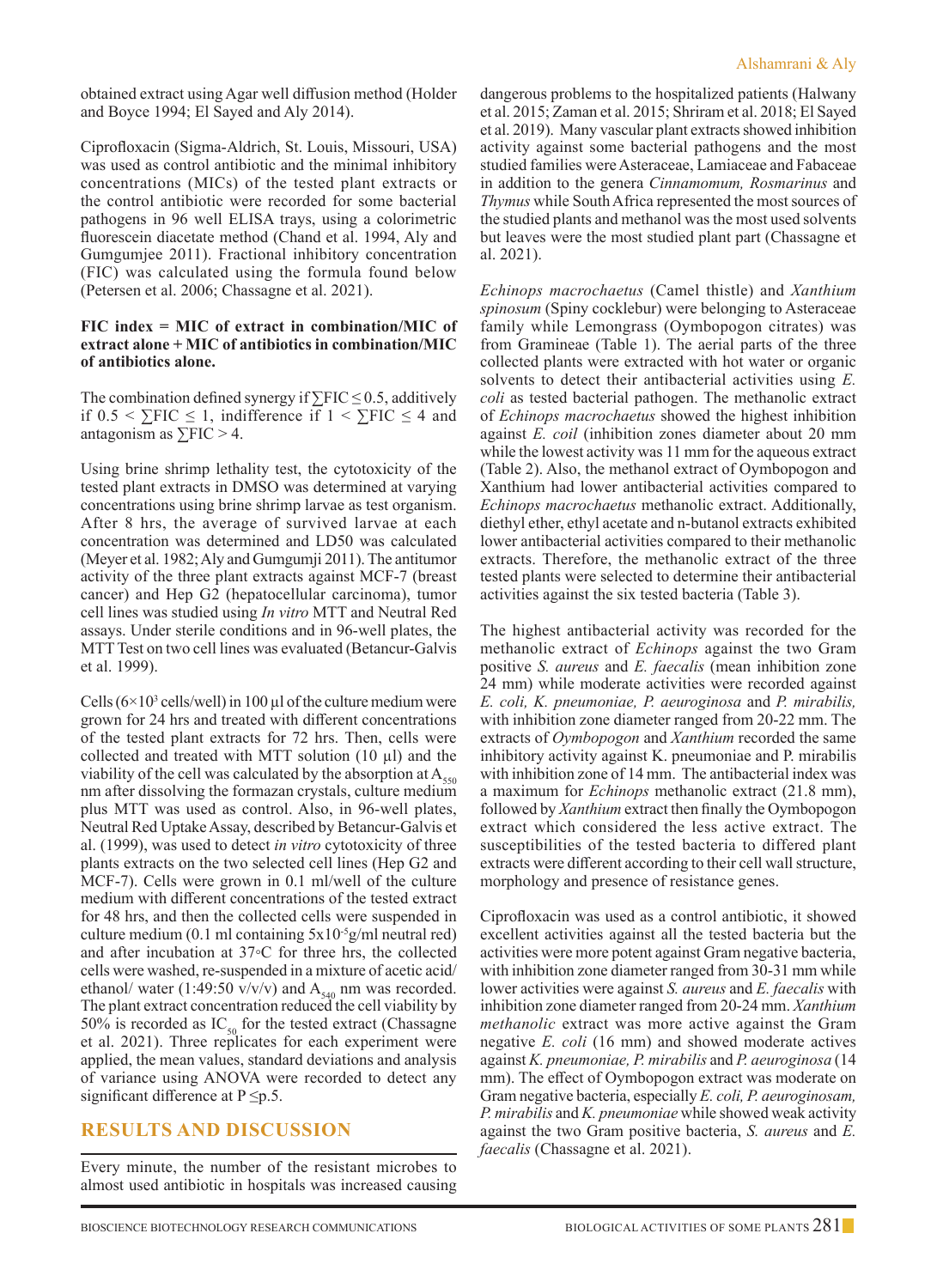| Table 1. The Scientific names of the collected traditional plants, families and |  |
|---------------------------------------------------------------------------------|--|
| the used parts.                                                                 |  |

| <b>Used part</b> | Family     | Scientific name       | Common name     |
|------------------|------------|-----------------------|-----------------|
| Aerial parts     | Asteraceae | Echinops macrochaetus | Camel thistle   |
| Aerial parts     | Gramineae  | Oymbopogon citrates   | Lemon grass     |
| Aerial parts     | Asteraceae | Xanthium spinosum     | Spiny cocklebur |

**Table 2. Diameters of the inhibition zone of the aqueous and organic extracts of the tested plants using** *E. coil* **as test organism.**

|                       | <b>Type of the extract</b>     |                            |                             |                  |                   |  |  |
|-----------------------|--------------------------------|----------------------------|-----------------------------|------------------|-------------------|--|--|
| Used plant            | <b>Aqueous extract</b><br>(HW) | <b>Methanol</b><br>extract | Diethyl ether Ethyl acetate |                  | n-Butanol         |  |  |
| Echinops macrochaetus | $11 \pm 0.04$                  | $20 \pm 1.41$ cd*          | $17 \pm 1.16d*$             | $16 \pm 0.19d*$  | $14 \pm 1.01a*$   |  |  |
| Oymbopogon citrates   | $08 \pm 0.70$                  | $12 \pm 0.20a*$            | $11\pm0.09a*$               | $11 \pm 0.06a^*$ | $10\pm1.02ab*$    |  |  |
| Xanthium spinosum     | $08 \pm 0.10$                  | $15 \pm 1.00d*$            | $10 \pm 0.08a*$             | $11 \pm 0.05a*$  | $11 \pm 1.10$ ab* |  |  |

\*: significant results compared to aqueous extract at  $p \le 0.05$ , HW: hot water

**Table 3.The diameter of the inhibition zones (mm) of the methanolic extract of the tested plants using different pathogenic bacteria and compared to the antibiotic, Ciprofloxacin (positive control).**

|                   | Type of the extract  |                                                                                 |                    |               |                       |  |  |
|-------------------|----------------------|---------------------------------------------------------------------------------|--------------------|---------------|-----------------------|--|--|
| n-Butanol         | <b>Ethyl acetate</b> | <b>Methanol</b><br>Diethyl ether<br><b>Aqueous</b><br>$extract$ (HW)<br>extract |                    | Used plant    |                       |  |  |
| $14 \pm 1.01a*$   | $16 \pm 0.19d*$      | $17 \pm 1.16d*$                                                                 | $120 \pm 1.41$ cd* | $11 \pm 0.04$ | Echinops macrochaetus |  |  |
| $10\pm1.02ab*$    | $11 \pm 0.06a*$      | $11\pm0.09a*$                                                                   | $12 \pm 0.20a*$    | $08 \pm 0.70$ | Oymbopogon citrates   |  |  |
| $11 \pm 1.10$ ab* | $11 \pm 0.05a*$      | $10 \pm 0.08a*$                                                                 | $15 \pm 1.00d*$    | $08 \pm 0.10$ | Xanthium spinosum     |  |  |

+Activity index was calculated as the mean value of net zones of inhibition (mm) against the pathogenic bacteria, \* Significant difference compared to Ciprofloxacin at  $p \leq 0.05$ 

Urinary tract infections were caused mainly by Gramnegative bacteria, *E. coli, Klebsiella, Proteus, Enterobacter, Pseudomonas* and *Serratia* in addition to some low appearance Gram-positive isolates. Inhibition of these pathogens is difficult in some cases due to low effectively, limitation and resistant to the present antibiotics (El Sayed and Aly, 2014). Thus, looking for new plant extracts, safe and potent for bacterial inhibition without any harmful on the host cells describe the needed characters for the therapeutic agent. Thus, screening of local less studied plants is important and *Echinops* macrochaetus is one of these less studied local plants in Saudi Arabia (Chassagne et al. 2021).

The genus Echinops L. (Asteraceae) was represented in Saudi Arabia with 10 species and was poorly understood. Moreover, *Echinops macrochetus* was recorded in Saudi Arabia but studies concerning its morphological characters, chemical competitions and biological activities were very rare and lacking. Morphological variations were affected by geographical area and environmental conditions and are very useful for taxonomically separating and distinguishing species which need sufficient experience. Root, leaves, inflorsence, corella, ovary and fruit morphological characters and diameters were applied to distinguish between the different species (Hymete et al. 2005a; Al-Joboury et al. 2021).

In Saudi Arabia folkloric medicine, different plants with therapeutic activities were traditionally applied for treatment of many bacterial pathogens and some important diseases. This study focused on collection and studying genus *Echinops* from local sites and identifies this plant according to plant identification keys. This plant was traditionally used as a fumigant against typhus fever, treatment of migraine, reduction of humans stomach ache, and intestinal diseases and it had strong nematicidal and molluscicidal activities, LD50 = 0.057 mg/ml (Abate and Ayehu 1993; Hymete et al. 2005; Chirayath et al. 2019; Viswanathan et al. 2019; Chassagne et al. 2021).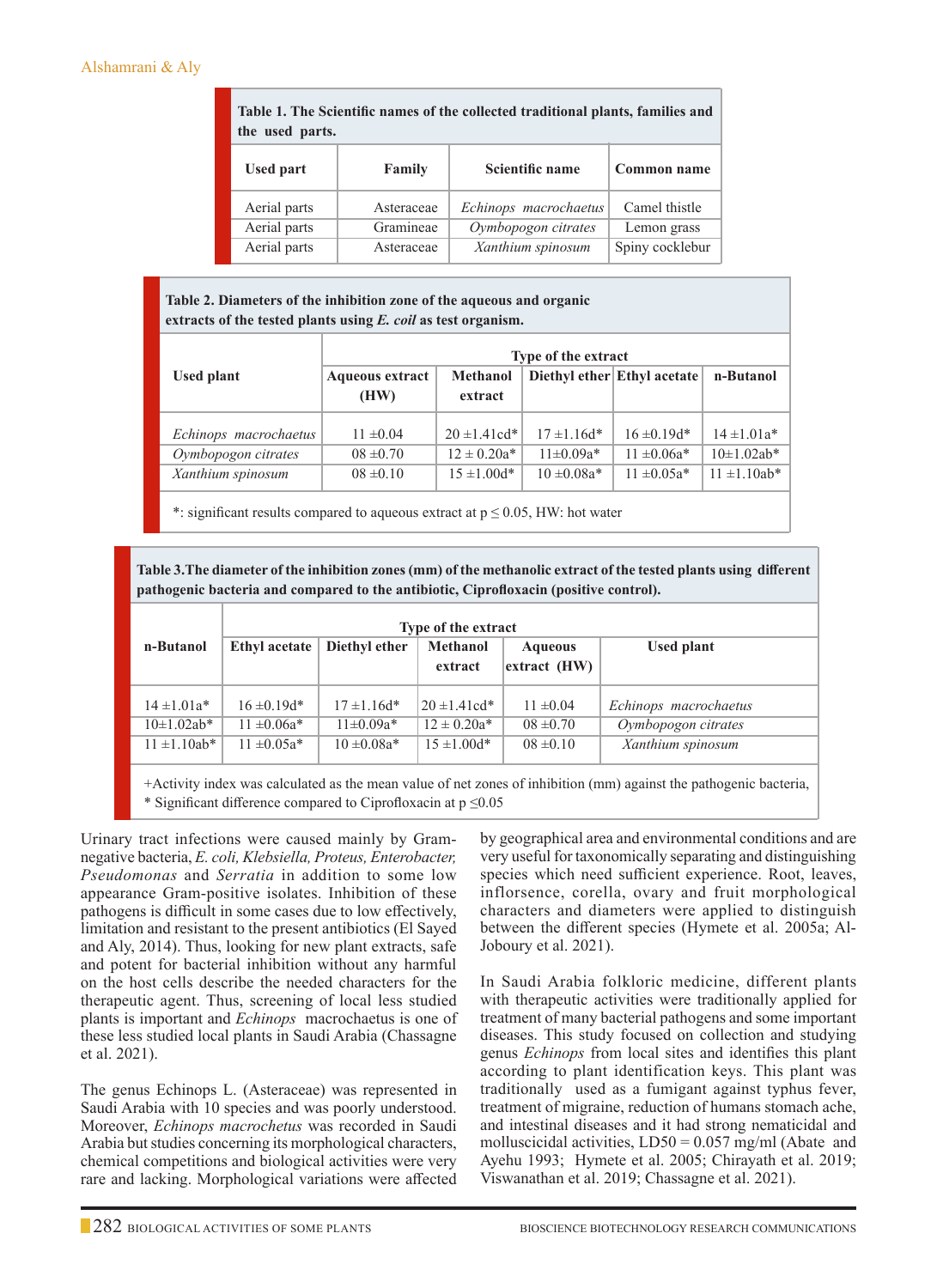Aqueous and organic solvents were used in this study to select the strongest plant extract and our results proved that methanol extract is the most effective solvent for the active plant ingredients. Similarly, lemongrass, lantana and olive leaves methanol extracts had good inhibitory activity against some bacterial isolates (Aly et al. 2013). Extraction method, used plant part, type of the plant, the used solvents

and the tested microorganisms, all are factors affected the antimicrobial activities. Growth inhibition of Enterococcus, Escherichia and Klebsiella by some plant extracts owing to the presence of some active metabolites like flavonoid, volatile essential oils; alkaloids; lectins, polypeptides and phenolics compounds were reported before (Chassagne et al. 2021).

Table 4. Antitumor activity (LD<sub>50</sub>, µg/ml) of the methanolic extracts of the three tested methanolic plant extracts against hepatocellular carcinoma (Hep G2) and breast cancer (MCF-7) and their toxicity (LD<sub>50</sub>, µg/ml) against *Artemia salina***.**

| <b>Tested product</b><br><b>Tested</b> cells | <b>MTT</b> Test<br>$(LD_{50}, \mu g/ml)$<br>Hep G <sub>2</sub> | $MCF-7$         | <b>Neutral Red Assay</b><br>$(LD_{50}, \mu g/ml)$<br>$HEp-2$<br>$MCF-7$ |                 | <b>Toxicity</b><br>$(LD_{50}, \mu g/ml)$<br>against Artemia<br>salina |
|----------------------------------------------|----------------------------------------------------------------|-----------------|-------------------------------------------------------------------------|-----------------|-----------------------------------------------------------------------|
| Echinops macrochaetus                        | $50.0 + 12.5$ *                                                | $25.0 + 12.5$ * | $75.0 + 12.5$ *                                                         | $50.0 + 12.5$ * | $\geq$ 75                                                             |
| Oymbopogon citrates                          | >50                                                            | >50             | >50                                                                     | >50             | >50                                                                   |
| Xanthium spinosum                            | >50                                                            | >50             | >50                                                                     | >50             | $50*$                                                                 |
| #Bleomycin (control)                         | $0.02+0.001$                                                   | $0.04 + 0.00$   | ND.                                                                     | ND              | $\geq$ 5                                                              |

\* Significant result at  $p \le 0.05$  compared to control (untreated cells), ND: Not detected, #: control antitumor agent

| <b>Tested bacteria</b> | Minimal inhibitory concentration $(\mu g/ml)$ |                           |                |                |               |
|------------------------|-----------------------------------------------|---------------------------|----------------|----------------|---------------|
|                        | <b>Echinops</b>                               | Ciproflox-<br>$Echinops+$ |                |                | <b>Effect</b> |
|                        |                                               | acin                      | Ciprofloxacin  | index          |               |
| E. coli                | $0.50 \pm 0.12$                               | $0.12 \pm 0.1$            | $0.09 \pm 0.0$ | $0.89 \pm 0.2$ | Additive*     |
| K. pneumoniae          | $0.50 \pm 0.12$                               | $0.12 \pm 0.1$            | $0.09 \pm 0.0$ | $0.93 \pm 0.5$ | Additive      |
| P. mirabilis           | $0.50 \pm 0.12$                               | $0.14 \pm 0.1$            | $0.10 \pm 0.0$ | $0.91 \pm 0.1$ | Additive      |
| P. aeuroginosa         | $0.50 \pm 0.25$                               | $0.14 \pm 0.1$            | $0.10 \pm 0.0$ | $0.91 \pm 0.0$ | Additive      |
| E. faecalis            | $0.75 \pm 0.9$                                | $0.14 \pm 0.1$            | $0.12 \pm 0.0$ | $1.15 \pm 0.4$ | Indepen-dent  |
| S. aureus              | $0.62 \pm 0.12$                               | $0.17 \pm 0.1$            | $0.12 \pm 0.0$ | $0.94 \pm 0.2$ | Additive      |

**Table 5. Minimal inhibitory concentrations (µg/ml) of** *Echinops methanolic* **extract,** 

The antitumor activity of the three methanolic extracts was determined using two different techniques (MTT and Neutral Red assays) and two cell lines (Hep G2 and MCF-7). *Echinops macrochaetus* extract showed excellent activity against MCF-7 cells and moderate activity against Hep G2 while no activity was recorded for the extracts of *Xanthium*  and *Oymbopogon*. No toxicity was found for all the tested extracts except the extract of Xanthium which showed moderate toxicity,  $LD_{50}$  = 50 µg/ml (Table 4). A recent study carried by Zamzami et al. (2019) discovered two new rare sesquiterpene glycosides, macrochaetosides A and B; originating from the aerial parts of *E. macrochaetus*. Their structures were discovered using different spectroscopic data while the active phytochemical agents in *E. ritro*  were thiophenes, quinoline alkaloids, flavonoids, and sesquiterpenes, as well as fatty acids and alkanes (Bitewand

Hymete 2019, Sabo and Knezevic 2019; Chassagne et al. 2021).

The minimal inhibitory concentrations were calculated using Microdilution method using fluorescein diacetate method. Moreover, the minimal inhibitory concentrations (MICs) of the methanolic extract of *Echinops*, Ciprofloxacin and their combination were determined and FIC index was calculated (Table 5). The obtained MICs of the tested methanol extracts were higher than the MIC of the tested antibiotics which was in the range of 0.12-0.14 µg/ml while the MICs of the extract of Echinops ranged from 0.5-0.75 µg/ml. The calculated MICs for the mixture of both ciprofloxacin and *Echinops* extract were in the range of 0.09-0.12 µg/ml. The inhibition activity of the combination (Fractional inhibitory concentration index, FIC) was calculated for each tested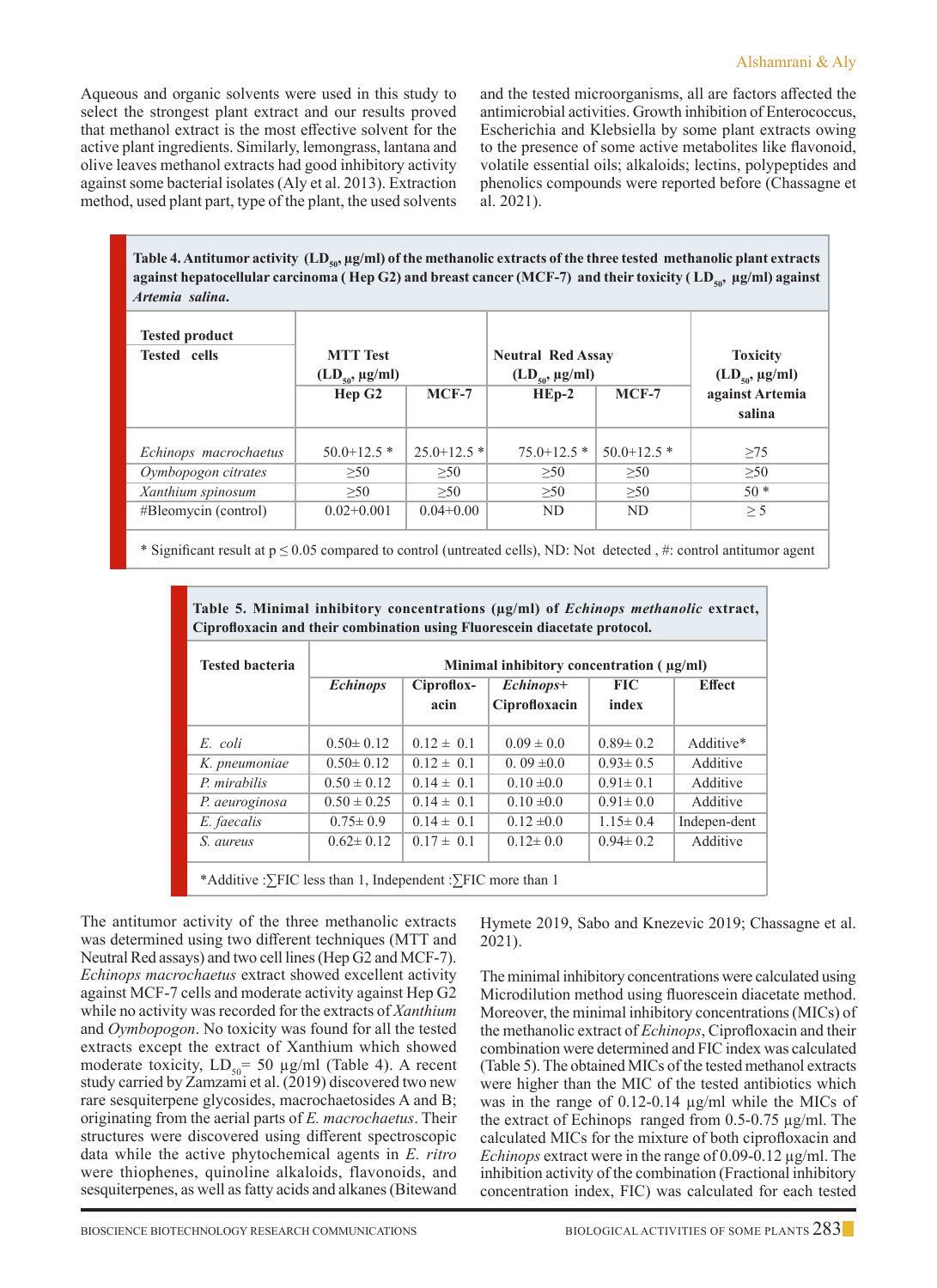### Alshamrani & Aly

bacterial pathogen. They were ranged from 0.89-1.15. The interaction between plant extract and the tested antibiotics was either synergistic, additive where  $(0.5 \leq \text{FIC} \leq 1)$  or indifference ( $1 < \sum FIC \le 4$ ) (Chassagne et al. 2021).

Acute and fatal infections of the urinary tract in patients with complicated cystitis are caused mainly by *K. pneumoniae, P. mirabilis, P. aeruginosa, S. saprophyticus* and *E. coli* which were strongly attached to the human bladder epithelium. Unfortunately, they are the most frequent causative agents of many dangerous diseases if they are untreated or not properly treated. *E. coli* (70-90%) followed by *Klebsiella, Proteus* and *Pseudomonas* identified as the most important urinary bacterial pathogens while *S. saprophyticus, E. faecalis* and *S. agalactiae* were less isolated Gram positive bacteria. Unfortunately, these bacterial infections were generally resistant to more than two classes of already used antibiotics, thus new search for novel agents from plants which playing an important role in improving human health is recommended by many authors (Aly and Gumgumgi 2011; Aly et al. 2013; MNPS 2020; Chassagne et al. 2021).

Furthermore, positive interaction was recorded between plant extract and antibiotic against some bacteria was recorded before. Inhibitory activity of both Ampicillin and garlic extract was excellent against *S. aureus*. Studying and purification of the active plant compounds was carried out and their mode of action is one or more of the suggested protocols, essential inhibition of some important enzyme, degradation of cell wall and cell membranes, prevention of DNA and protein synthesis (Aly et al. 2013; Ali et al. 2015; MNPS 2020; Al-Joboury et al. 2021).

Previous chemical investigation of *Echinops* species indicated the presence many active components including flavonoids compounds which were investigated in these plants (Al-Joboury, 2021). Six flavonoids and phenolic acid components varied in their containment were isolated by high pressure liquid chromatography from the three genera *E. armatus, E. nitens* and *E. viscosus* and all these secondary metabolites played a big role in the different recorded biological activities (Algabr et al. 2005, Cvetanovic et al. 2019, Dettweiler et al. 2020; Al-Joboury et al. 2021).

The chemical constituents of the species *E. kebericho*  confirmed the presence of sesquiterpene lactones, β-sitosterol, stigmasterol, campesterol, β-amyrene, acetylenic thiophene lupeol and ursolic acid while tricyclic sesquiterpenes, monoterpenoids, sesquiterpenoid and sesquiterpene lactones were reported from *E. grijsii, E. ritro, E. ellenbeckii* and *E. giganteus*. Also, simple quinoline alkaloids, echinorine, 7-hydroxy-echinozolinone and echinazolinone were identified from over 14 members of the genus which act as either antibacterial or antitumor agents (Tadesse and Abegaz 1990; Afify and Hymete 1997; Weyersthal et al. 1998; Al-Joboury et al. 2021).

# **Conclusion**

The results of this study confirmed the importance of some local plant extracts as a promising treatment for multidrug resistant bacteria which destroy almost used antibiotics. These plants can be used safely by local people to control some bacteria that cause many diseases. Furthermore, the dried powdered of *Echinops macrochaetus*, extracted with methanol was very effective against more than five different bacterial pathogens and had antitumor activities against two cancer cell lines with no toxicity. Thus, it may be used to develop new antibacterial or antitumor drugs, mainly against resistant bacteria pathogens. Combination of the previous plant extract with some antibiotics enhanced the antibacterial activity.

**Conflict of Interests:** Authors declare no conflict of interests to disclose.

**Funding:** This research did not receive any specific grant from funding agencies in the public.

### **References**

Abate, D and Ayehu A (1993). Medicinal Plants and Enigmatic Health Practices of Northern Ethiopia. Birhanena Selam: Addis Ababa, Ethiopia, 37– 44.

Abdallah, HM, Ezzat, SM, El Dine, RS et al. (2013). Protective effect of Echinops galalensis against CCl4 induced injury on the human hepatoma cell line (Huh7). Phytochem. Lett., 6, 73–78.

Afify MS and Hymete A (1997). Volatile constituents of the roots of *Echinops kebericho* Mesfin. Mansoura J. Pharmac. Sci., 13: 59-69.

Ahmed, M, Khan, MI, Khan, MR et al. (2013). Role of medicinal plants in oxidative stress and cancer. Sci. Rep., 2: 641.

Aleksic Sabo, V and Knezevic, P (2019). Antimicrobial activity of Eucalyptus camaldulensis Dehn. plant extracts and essential oils: a review. Ind. Crop. Prod. 132, 413– 429.

Algabr, M, Hammoud, L, Aissaoui, H et al. (2015). Flavonoids from *Pulicari ajaubertii* (Asteraceae) from Yemen. RJPBCS, 6(6): 1237-1240.

Ali, MA, Al-Hemaid, FM, Lee, J et al. (2015). Unraveling systematic inventory of Echinops (Asteraceae) with special reference to nrDNA ITS sequence-based molecular typing of Echinops abuzinadianus, Genetics and Molecular Research 14 (4): 11752-11762

Al-Joboury, KR (2021). Review with checklist of Fabaceae in the herbarium of Iraq natural history museum. GSC Biological and Pharmaceutical Sciences.; 14(03): 137– 142.

Aly, MM and Gumgumjee, NM (2011). Antimicrobial efficacy of Rheum palmatum, Curcuma longa and *Alpinia officinarum* extracts against some pathogenic microorganisms. Africian J. Biotechnology, Vol. 10 (56), pp. 12058-12063.

Aly, MM, Al-Ghamdi M, Bafeel SO et al. (2013).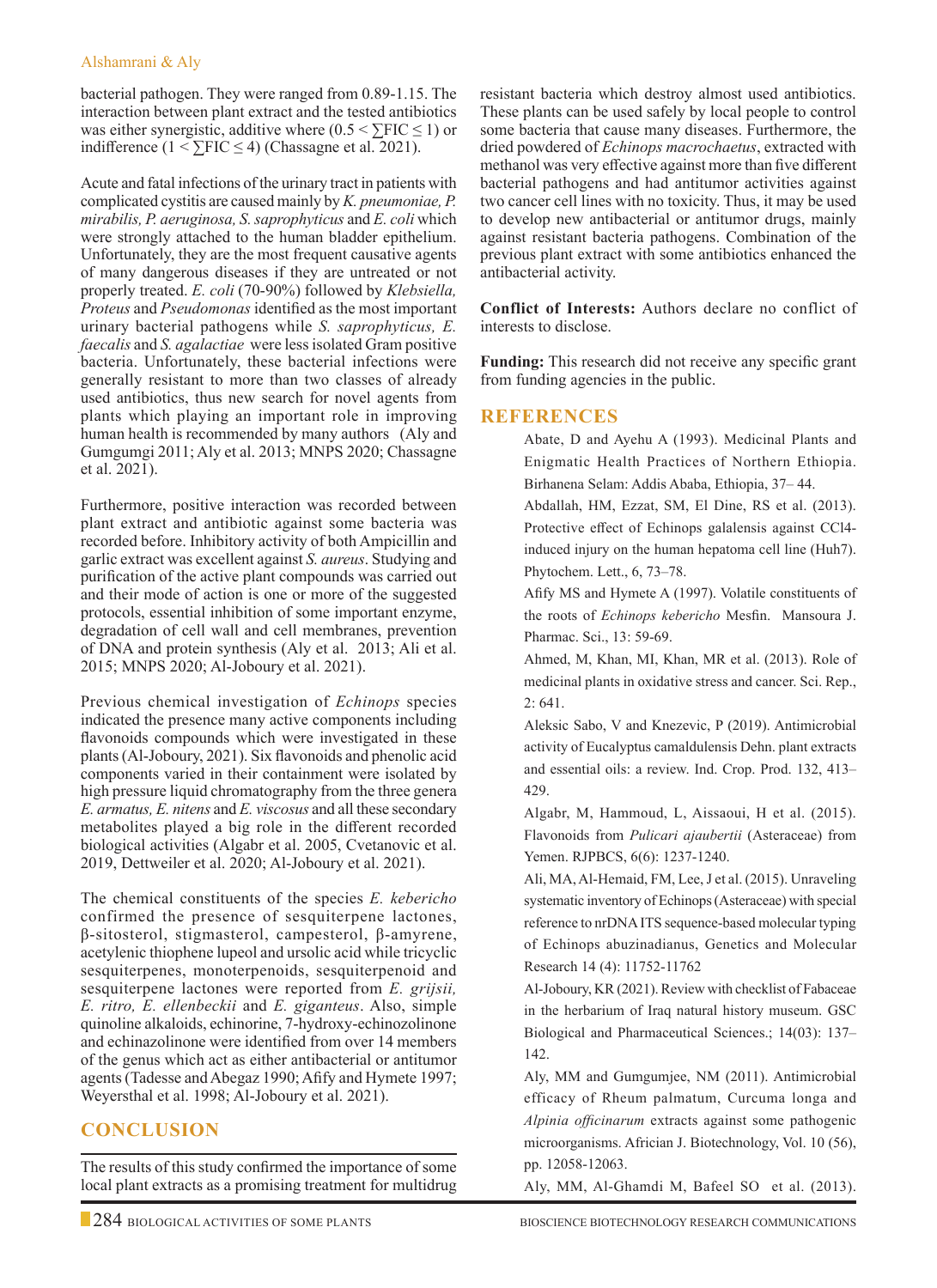Antimicrobial Activities and Phytochemical Analysis of the Essential Oil of *Lavandula dentata* and Lectranthus tenuiflorus, Collected From Al Baha Region, Saudi. Arabia. Life Sci J., 10(4): 3302-3309

Ameya, G, Gure A and Dessalegn, E (2016). Antimicrobial activity of *Echinops kebericho* against human pathogenic bacteria and fungi. Afr J Tradit Complement Altern Med., 13(6):199-203.

Aro, AO, Dzoyem, JP, Awouafack, MD et al. (2019). Fractions and isolated compounds from *Oxyanthus speciosus* subsp. stenocarpus (Rubiaceae) have promising antimycobacterial and intracellular activity. BMC Complement. Med. Ther., 19:108.

 Ba-Hamdan, A H A, Aly, M.M , Bafeel SO (2015). Antimicrobial Activities and Phytochemical Analysis of the Essential Oil of *Ocimum basilicum*, Collected from Jeddah Region, Saudi Arabia. Journal of Microbiology Research, 4(6A): 1-9.

 Belcher, MS, Mahinthakumar, J, and Keasling, JD (2020). New frontiers: harnessing pivotal advances in microbial engineering for the biosynthesis of plant-derived terpenoids. Curr. Opin. Biotechnol., 65, 88–93

 Betancur-Galvis, LA, Saez, J, Granados, H et al. (1999). Antitumor and Antiviral Activity of Colombian Medicinal Plant Extracts. Mem Inst Oswaldo Cruz, Rio de Janeiro, Vol. 94(4): 531-535.

 Bitew, H and Hymete A (2019). The Genus Echinops: Phytochemistry and Biological Activities: A Review

Carew, DP and Patterson, BD (1970). The effect of antibiotics on the growth of *Catharanthus roseus*t issue cultures. Lloydia., 33:275–277.

CDC (2019). Antibiotic resistance threats in the United States, Atlanta, GA: U.S. Department of Health and Human Services.

Chand, S, Lusunzi, I, Veal, DA et al. (1994). Rapid screening of the antimicrobial activity of extracts and natural products. The Journal of Antibiotics, 57 (12) 1209- 12014

Chassagne, F, Samarakoon, T, Porras, G et al. (2021). Systematic Review of Plants With Antibacterial Activities: A Taxonomic and Phylogenetic Perspective. Frontiers in Pharmacology, Vol.11, 13,374.

Chirayath, RB, Viswanathan, A, Jayakumar, R et al. (2019). Development of *Mangifera indica* leaf extract incorporated carbopol hydrogel and its antibacterial efficacy against *Staphylococcus aureus*. Colloids Surf. B Biointerfaces, 178, 377–384.

Collenette, S (1999). Wild Flowers of Saudi Arabia. King of Saudi Arabia: National Commission for Wild Life Conservation and Development (NCWCD) and Sheila collenette. King Fahd National Library, pp. 188.

Holder, IA and Boyce, ST (1994). Agar well diffusion assay testing of bacterial susceptibility to various antimicrobials in concentrations non-toxic for human cells in culture. Burns, 20(5):426-9.

Cvetanovic, A, Zekovi C, Zengin, G et al. (2019). Multidirectional approaches on autofermented chamomile ligulate flowers: antioxidant, antimicrobial, cytotoxic and enzyme inhibitory effects. South Afr. J. Bot., 120, 112–118.

Desta, B. (1993). Ethiopian traditional herbal drugs. Antimicrobial activity of 63 medicinal-plants. J. Ethnopharmacol. 39, 129-139.

Dettweiler, M, Melander, R J, Porras, G et al. (2020). A clerodane diterpene from *Callicarpa americana* resensitizes methicillin-resistant *Staphylococcus aureus* to β-lactam antibiotics. ACS Infect. Dis. 6, 1667–1673.

Deyno, S, Mtewa AG, Hope D et al. (2021). Antibacterial Activities of *Echinops kebericho* Mesfin Tuber Extracts and Isolation of the Most Active Compound, Dehydrocostus Lactone. Frontiers in Pharmacology, vol 11, https://www. frontiersin.org/article/10.3389/fphar. 2020.608672

Dlamini, NP and Solomon, S (2019). Optimization of blending ratios of jam from Swazi indigenous fruits tincozi (*Syzygium cordatum*), tineyi (*Phyllogeiton zeyheri*) and umfomfo (*Cephalanthus natalensis* oliv.) using mixture design. Cogent. Food Agric., 5, 1684864.

El Sayed, HA and Aly MM (2014). Antibacterial Activities of Six Medicinal Plants Used Traditionally by Saudi People to Treat Common Diseases. British Biotechnology Journal 4(4): 499-510.

El Sayed HE, Fallatah NSA, Jastaniah SD et al. (2019). *In vitro* inhibitory effects of three traditional and medicinal plants on some human pathogenic bacteria. IOSR Journal of Pharmacy, Volume 9, Issue 1 Version. I, PP. 70-76

Fokialakis, N, Cantrell, CL, Duke SO et al. (2006). Antifungal Activity of Thiophenes from Echinops ritro. J. Agric. Food Chem., 54, 1651-1655 1651

Gao, X, Han, J, Dai, H, et al. (2009). Study on optimizing the technological condition of ethanol percolating extraction for Goupi patch. Zhongguo Yaoshi. ;12(10):1395–1397.

Halwani, MA, Tashkandy, Nl, Aly, MM et al. (2015). Incidence of Antibiotic Resistance Bacteria in Jeddah's Ministry of Health Hospitals, Saudi Arabia. Advances in Microbiology, 2015, 5, 780-786.

Hymete, A and Kidane, A (1991). Screening for anthelmintic activity in two Echinops spp. Ethiop. Pharm., J. 9, 67–71.

Hymete, A, Rohloff, J, Iversen, TH et al. (2007). Volatile constituents of the roots of *Echinops kebericho* Mesfin. Flavour and Fragrance J., 22:35-38.

Hymete, A, Iversen, TH, Rohloff, J et al. (2005a).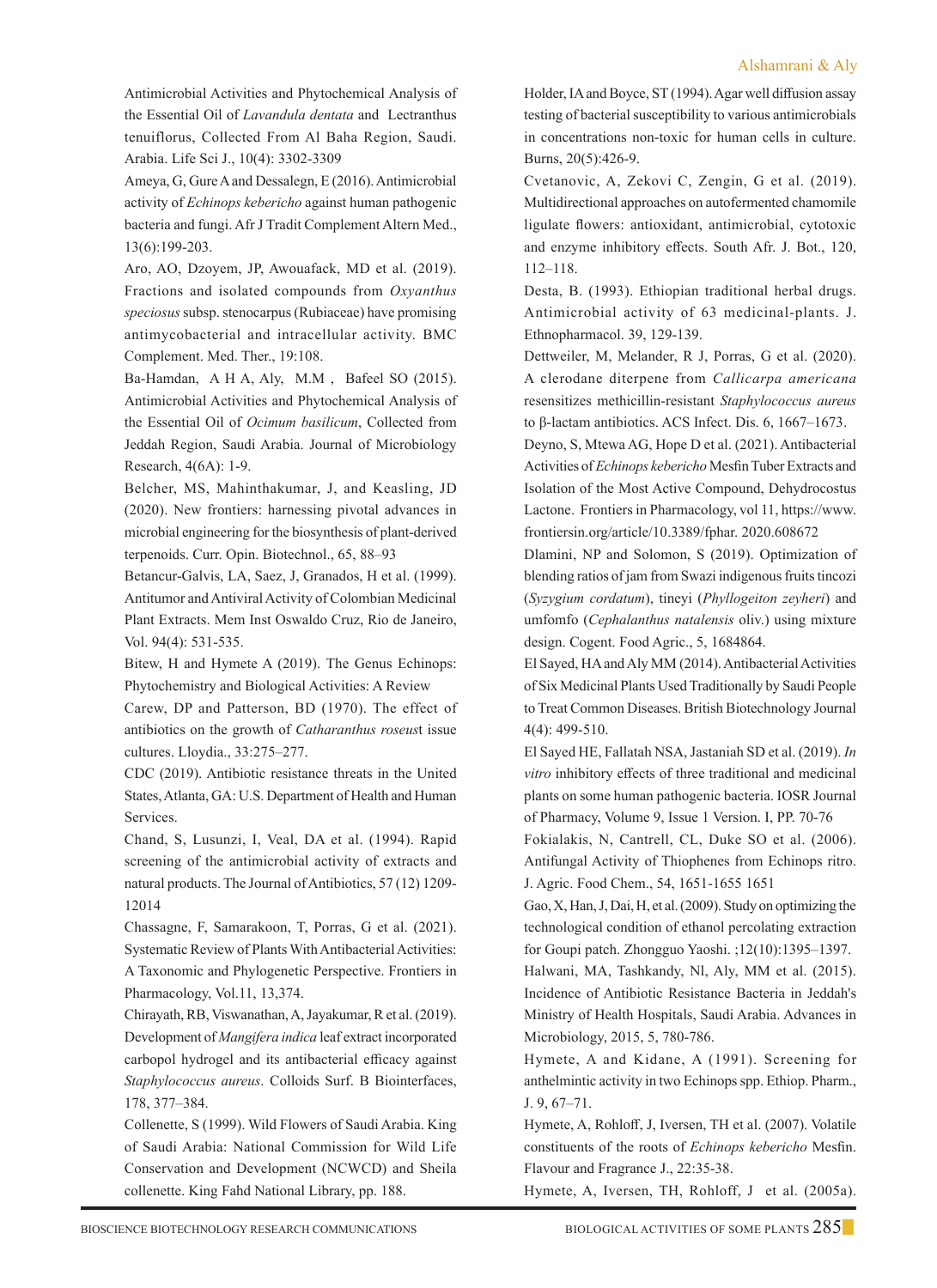#### Alshamrani & Aly

Screening of *Echinops ellenbeckii* and Echinops longisetus for biological activities and chemical constituents. Phytomedicine, 12, 675–679.

Hymete, A, Rohloff, J, Kjosen, H et al. (2005b). Acetylenic thiophenes from the roots of *Echinops ellenbeckii* from Ethiopia. Nat. Prod. Res., 19, 755-761.

Hymete, A, Rohloff, J, and Iversen, TH (2004). Chemical constituents of volatile fractions from *Echinops ellenbeckii* O. Hoffm. J. Essent. Oil. Bear Pl., 7, 9-15.

Ibrahim, SRM, Abdallah, HM, Mohamed, GA et al. (2016). Integracides H-J: New tetracyclic triterpenoids from the endophytic fungus Fusarium sp. Fitoterapia, 112, 161–167.

Ivana, T (2015). Phytochemische und antimikrobielle Untersuchung an *Echinops kebericho* Mesfin. Master's thesis. Graz (Austria): Karl-Franzens-Universität Graz.

Jaleel, CA, Manivannan, P and Sankar, B (2007). Induction of drought stress tolerance by ketoconazole in *Catharanthus roseus* is mediated by enhanced antioxidant potentials and secondary metabolite accumulation. Biointerfaces, 60:201-206.

Jiang, M, Zhao, S, Yang, S et al. (2020). An essential herbal medicine licorice: a review of phytochemicals and its effects in combination preparations. J. Ethnopharmacol., 249, 112439.

Kuete, V, Sandjo LP, Wiench B et al. (2013). Cytotoxicity andmodes of action of four Cameroonian dietary spices ethnomedically used to treat Cancers: *Echinops giganteus, Xylopia aethiopica, Imperatacyl indrica* and *Piper capense*, Journal of Ethnopharmacology, 149 (1):245–253.

Maurya, SK, Kushwaha, AK and Seth, A (2015). Ethnomedicinal review of Usnakantaka (*Echinops echinatus* Roxb). Pharmacogn. Rev., 9, 149–154.

MNPS (2020). Medicinal plant names services (MNPS). Available at: https://mpns. science.kew.org/mpns-portal. Mordmuang, A, Brouillette, E, Voravuthikunchai, SP et al. (2019). Evaluation of a *Rhodomyrtus tomentosa* ethanolic extract for its therapeutic potential on *Staphylococcus aureus* infections using in vitro and *in vivo* models of mastitis. Vet. Res. 50, 49.

NLM (2020). National library of medicine (US). Available from: http:// clinicaltrials.gov (Cited 24 February, 2021). Nobili, S, Lippi, D, Witort, E et al. (2009). Natural compounds for cancer treatment and prevention. Pharmacol. Res., 59, 365-378.

 Parekh, J, Nair, R and Chanda, S (2005) Preliminary screening of some folkloric plants from Western India for potential antimicrobial activity. Indian J. Pharmacol., 37:408–409.

 Petersen, PJ, Labthavikul, P, Jones, CH et al. (2006). *In vitro* antibacterial activities of tigecycline in combination with

other antimicrobial agents determined by chequerboard and time-kill kinetic analysis. J Antimicrob Chemoth., 57:573–576

 Poulakou, G, Lagou, S, Karageorgopoulos, DE et al. (2018). New treatments of multidrug-resistant Gramnegative ventilator-associated pneumonia. Ann Transl Med.; 6(20):423–423.

Saeed, M, Jacob, S, Sandjo, LP et al. (2015). Cytotoxicity of the sesquiterpene lactones neoambrosin and damsin from *Ambrosia maritime* against multidrug-resistant cancer cells. Front. Pharmacol., 6, 267.

Santos, PRV, Oliveira, ACX, Tomassini, TCB (1995). Controlemicrobiógico de produtosfitoterápicos. Rev. Farm. Bioquím., 31, 35-3

Sarma, GC and Borah, RL (2012). Systematic survey of Asteraceae of Dibrugarh district of Assam India. Indian J. Plant Sci., 1, 4–39.

Shriram, V, Khare, T, Bhagwat, R et al. (2018). Inhibiting bacterial drug efflux pumps via phytotherapeutics to combat threatening antimicrobial resistance. Front Microbiol., 9:1-18.

Shukla, YN (2003). Chemical, botanical and pharmacological studies on the genus Echinops: aeview. J. Med. Aromat., Plant Sci., 25, 720-732.

Singh, V and Kumar, S (2001). Asteraceae of Sikkim. Deep Publications, New Delhi, India, pp. 209.

Tadesse, M and Abegaz, BA (1990). Revision of the genus Echinops (Compositae-Craude) in Ethiopia, with notes on phytogeography and chemistry. Proceedings of the 12th plenary meeting of the association for the taxonomic study of the flora of tropical Africa, 605–629.

Tene, M, Tane, P, Sondengam, BL et al. (2004). Lignans from the roots of *Echinops giganteus*. Phytochemistry, 65: 2101–2105.

Thielmann, J, Muranyi, P, and Kazman, P (2019). Screening essential oils for their antimicrobial activities against the foodborne pathogenic bacteria Escherichia coli and *Staphylococcus aureus*. Heliyon 5, e01860.

Viswanathan, V, Pharande, R, Bannalikar, A et al. (2019). Inhalable liposomes of *Glycyrrhiza glabra* extract for use in tuberculosis: formulation, *in vitro* characterization, *in vivo* lung deposition, and *in vivo* pharmacodynamic studies. Drug Dev. Ind. Pharm., 45, 11–20.

Wang, H, OoKhor, T, Zhengyuen, S et al. (2014). Plants against Cancer: A Review on Natural Phytochemicals in Preventing and Treating Cancers and Their Druggability. Anticancer Agents Med Chem.,12(10): 1281-1305.

Weyersthal, P, Marchall, H, Seelmann, I et al. (1998). Volatile constituents of the roots of *Echinops kebericho* Mesfin. Eur. J. Org.Chem.,6: 1205-1212.

Wink, M (2020). Evolution of the angiosperms and Co-